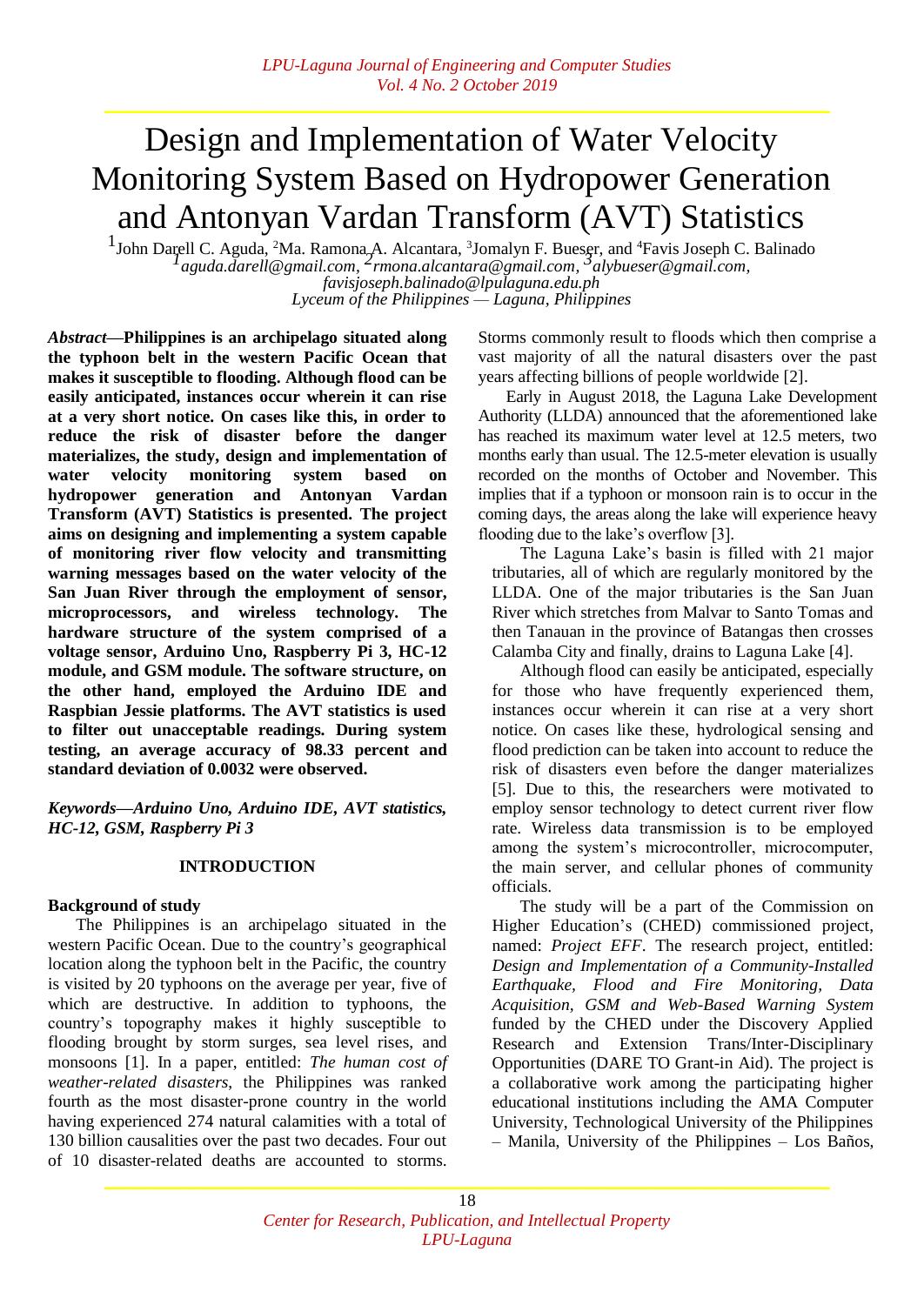Colegio de San Gabriel Arcangel, Holy Angel University, and the Lyceum of the Philippines – Laguna [6].

## **Problem statement**

With the increasing extreme climatic conditions, rural and urban flood have become more severe and frequent. Practically, nobody has the power to exterminate the effects of floods in different properties, infrastructures and on agricultural and forest lands; however, zero casualty situations can be accomplished. Through real-time data gathering, appropriate early flood warning messages can be broadcast to community officials of the affected area. This can alleviate the risk of having casualties and will aid authorities regarding areas to be prioritized during evacuation procedures. Due to this, the researchers designed and implemented an early flood warning system equipped with sensor, processors and wireless communication technology. Specifically, the system utilized the energy converted by the alternator from the mechanical input of the turbine as sensed by the voltage sensor. The electrical signal on the output of the alternator is used in the computation of water velocity. The signal processing occurred on the Arduino Uno microcontroller. Informationdissemination was accomplished with the Raspberry Pi 3 and the GSM module.

# **Objectives of the study**

## *General objective*

To design and implement a system that will sense the flow velocity of San Juan River in Brgy. Makiling, Calamba City, Laguna. The data gathered from the sensing system is transmitted to a local server. Short message service (SMS) technology is employed to alert local officials regarding the impending flood.

## *Specific objectives*

1. Design the system based on the hardware and software requirements of the sensing and information transmission structures;

2. Apply Antonyan Vardan Transform Statistics algorithm in flow velocity data filtering; and

3. Test the reliability of the system in terms of measurement accuracy and transmission speed of the short message service.

#### **Significance of the study**

**Local Community.** The use of short message service (SMS) technology as an information-dissemination tool promotes disaster preparedness and awareness for locals, especially those living along the river and on flood-prone areas. Appropriate actions can be taken early on by citizens and mishaps due to lack of information can be prevented.

**Government Authority.** This will aid local authorities in modeling the recurrence interval of floods based on realtime information transmitted through wireless technology. This data gathered by the system will serve as a reliable source of information during planning, decision-making, and implementation processes. In addition to that, precautionary measures can be taken on the onset of a predicted flooding. The utilization of SMS technology as an information broadcasting medium will make information-dissemination easier for local authorities.

**Academic Community.** The research will serve as a reference to the academic community. Additionally, the study will promote the significance of sensor and wireless communication technology in relation to disaster management and data gathering.

**Future Researchers.** For future similar research endeavors, the study can serve as a reference. In addition to that, the system can be innovated in a way that will meet the present environmental and technical requirements.

## **METHODOLOGY**

## **Conceptual framework**

The conceptual framework is represented through the system's IPO chart that includes requirements needed to output the desired system, block diagram to show the process as to how it will be interpreted, and system flowchart to represent the overall flow of the system and to visualize the summary of steps.

*IPO chart*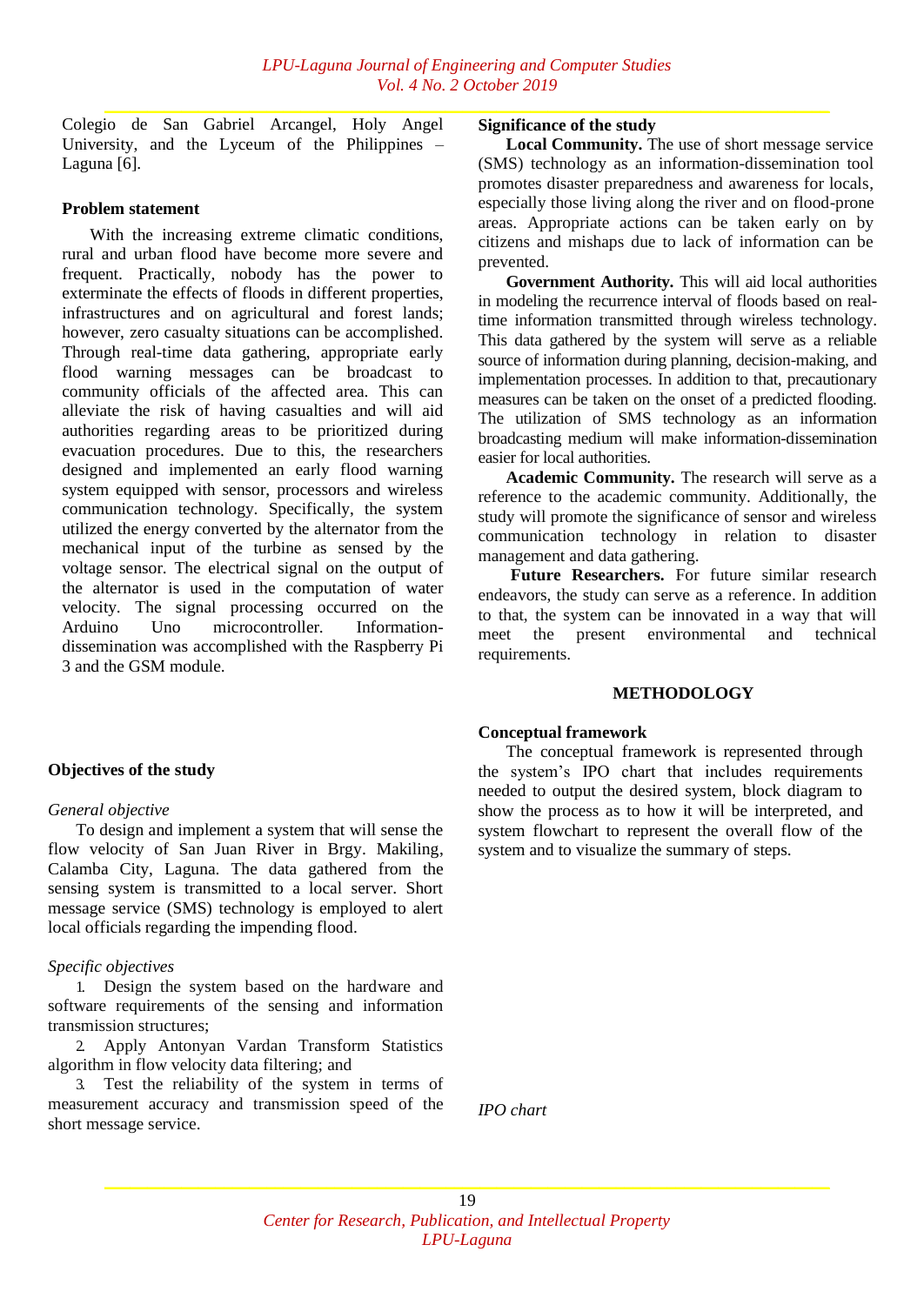

Figure 1. System input-process-output model

*Block diagram*



Figure 2. System block diagram

The system is composed of a water turbine, alternator, voltage sensor, Arduino Uno microcontroller, Raspberry Pi 3, and a GSM module. On the device built, the turbine is not directly coupled with the alternator. The power generated by the turbine detected using a voltage sensor and a 20Ω resistor connected across the output of the alternator. From the calculated power, the water velocity is obtained and filtered using AVT statistics, to filter out readings brought by electric spikes. A threshold value is set for the sending of a warning message to local officials via the GSM module at 2.4 meters per second. The classified speed of a flash flood is at 2.7 meters per second; however, since the study aims to provide early warning, notifications are sent prior to the occurrence of the flash flood. The processed data from the Arduino is sent to the Raspberry Pi 3 via radio frequency (RF) using the HC-12 module. The Raspberry Pi 3 then sends this data to the local server via a Wi-Fi connection.



Figure 3. System flowchart of the water velocity monitoring system based on hydropower generation and Antonyan Vardan Transform (AVT) statistics

Generally, the water flow served as the input to the whole system. The linear flow rate is derived from the power generated by the turbine system. The power is computed from the input given by the voltage sensor. The flow rate v, is then calculated from,  $P_{out} = 0.5\eta\rho A v^3$ , wherein  $P_{out}$  is the power generated;  $\eta$  is the turbine efficiency;  $\rho$  is the density of water; *A* is the effective area of the turbine; and  $v$  is the linear water velocity. The computation, as well as AVT filtering, took place on the Arduino Uno. A pre-programmed warning message is sent to local officials once the data reading exceeds the predetermined threshold value of 2.4 meters per second.

The processed data is sent to the Raspberry Pi 3 through the HC-12 module. The microcomputer then sends the data to a local server for data logging.

#### **Standards used**

**1. Wi-Fi (IEEE 802.11).** The standard focuses on discussions about Wi-Fi applications and usage of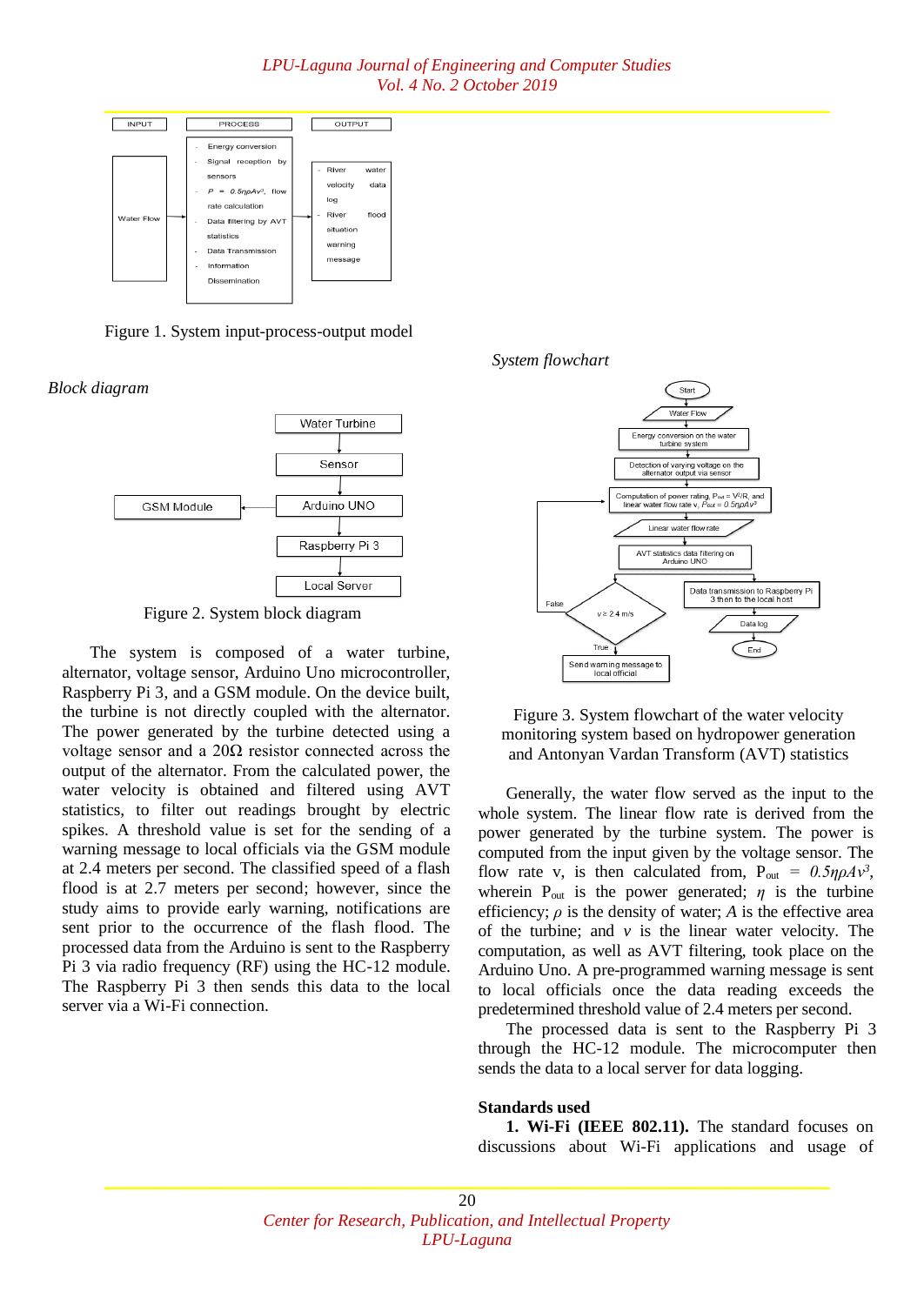personal hotspots that will not interfere with the strict use of government and military.

**2. Flood Advisory (NDRRMC).** The rainfall warning levels given will be issued to people of the affected area. It also includes other watercourses that can be affected. Yellow: 7.5 - 15 mm rain observed in one hour and expected to continue in the next two hours. Flooding is possible in low-lying areas and near river channels. Orange: 15 - 30 mm rain observed in one hour and expected to continue in the next two hours. Flooding is a threat in low-lying areas and near river channels. Red: more than 30 mm rain observed in one hour and expected to continue in the next two hours. Serious flooding expected in low-lying areas. Take necessary precautionary measures.

**3. Electronic and Electrical Components (Philippine Electronics Code – Volume 1 Safety).** It is stated in the Philippine Electronics Code instructions on how to handle electricity properly and how to be safe from danger while working with electronic and electrical components.

**4. Academic Documents (APA referencing based on APA Manual, 6th ed.).** APA referencing uses numerical values to cite authors, documents, and/or websites. APA referencing still states the surnames of the authors in the documentation for formality.

**5. NTC M.C. 02-10-2011 (Interconnection Charge for Short Messaging Service).** The NTC M.C. 02-10- 2011 entails that messages are received 30 seconds after sending

# **Layout and schematic diagram**



Figure 4. 25V voltage sensor interfaced with the Arduino microcontroller schematic diagram

The connection "S" and "pins" of the voltage sensor is wired to the A1 (Analog input) and GND of the Arduino respectively and uses 5V to power up and enable the module. The skew terminal pins of the voltage sensor are marked as VCC and GND and are connected to the external source voltage which is the alternator to measure the voltage produced. The use of diode is to conduct current in only one direction.



Figure 5. HC-12 long range wireless transceiver module with Arduino Uno schematic diagram

The operating voltage of the module is from 3.2 V to 5.5 V and for more stable work, it is recommended to use a decoupling capacitor and an external power supply. Notice that VCC (red) is connected to 5V to power up and enable the module. The RXD and TXD pin of HC-12 is wired to the digital pins of the Arduino to make transmitting and receiving possible.



Figure 6. HC-12 long range wireless transceiver module with Raspberry Pi 3 B+ schematic diagram

The operating voltage of the module is from 3.2 V to 5.5 V and for more stable work, it is recommended to use a decoupling capacitor and an external power supply. The VCC (red) of the HC-12 module is connected to 5V of the Raspberry Pi and GND to GND. The RXD and TXD pins of the HC-12 is wired to GPIO14 and GPIO15 respectively of the Raspberry Pi to make transmitting and receiving possible.



Figure 7. GSM/GPRS TTL UART MODEM-SIM900 with Arduino Uno schematic diagram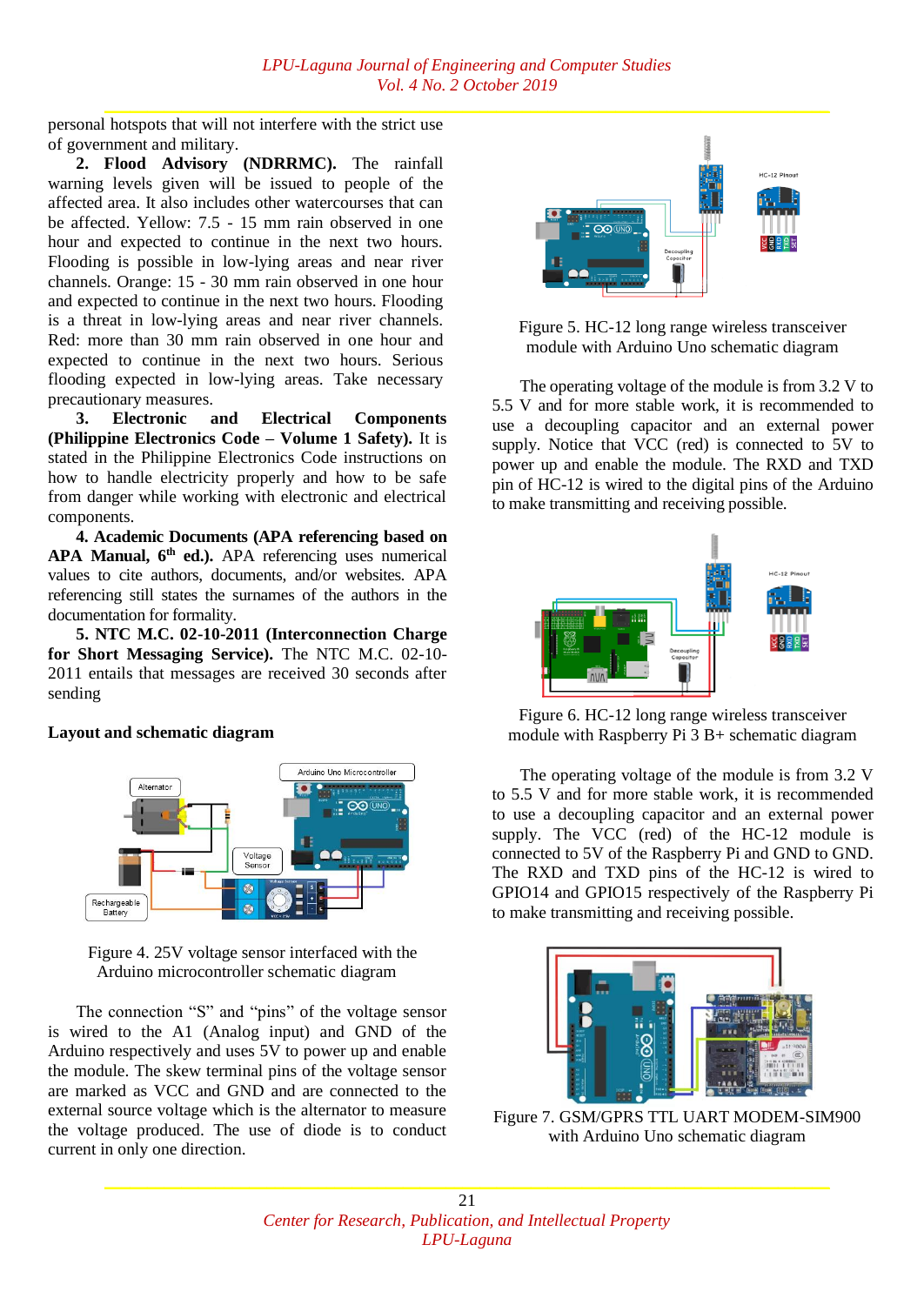A separate power source (5V-1A) was provided to the GSM modem for proper functioning as it drives much current. It requires a 2G activated SIM card, with working data connection, and power up modules. The SIM will take a few seconds to get registered to the network. The use of an Arduino code that transmits an AT command and verifies whether an OK is received as acknowledgement is needed to check the communication between the Arduino and the module.

# **CAD illustrations**

Figures 8, 9, 10, and 11 show the structural design of the Water Velocity Monitoring System Based on Hydropower Generation designed in Autodesk AutoCAD 2017 where the sensors, microcontrollers and wireless communication modules takes place.



Figure 8. Actual proposed design: SE isometric view; [1] sensor case, [2] turbine



Figure 9. Actual proposed design: Right side view



Figure 10. Actual proposed design: Front view



Figure 11. Actual proposed design: Top view (right), bottom view (left)

# **Algorithm discussion**

AVT Statistical filtering algorithm is an approach to improving quality of raw data collected from various sources. One way to improve signal/noise ratio is to implement filtering to separate useful signals from noise. In an ideal situation, the useful signal has different frequencies than noise and noise is separated/filtered out by frequency discrimination using various filters [7]. AVT filtering is implemented in software and its inner working is based on statistical analysis of raw data. Its implementation used the formula of standard deviation and mean averaging.



$$
s = \sqrt{\frac{1}{n-1}\sum (x_i - \bar{x})^2}
$$

It measures how spread out the numbers in the mean of a sample. High sample standard deviation means that the numbers are very spread out while low sample standard deviation means the numbers are close to each other. The sample standard deviation is used for the normal distribution which helps if the value is accepted or not.

# **DATA, RESULTS, AND ANALYSIS**

# **Software and hardware implementation**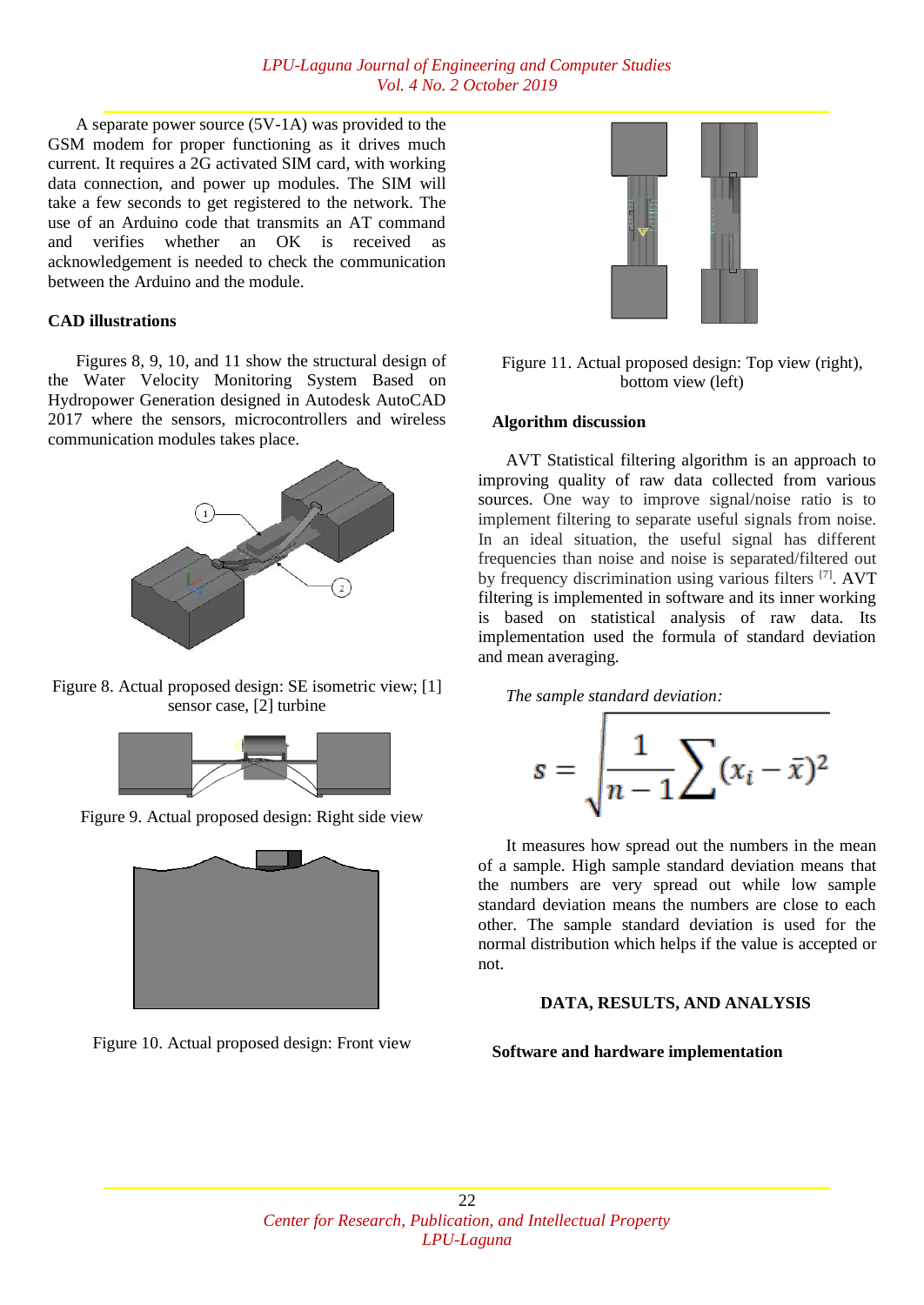

Figure 12. Hardware implementation

The voltage sensor is connected in parallel to the 20 $\Omega$  resistor. This connection is parallel with the series connection of the diode and battery. Wherein, the anode is connected to the positive node of the sensor, while the cathode is connected to the positive terminal of the battery. The diode is employed so that, the sensor would only detect the voltage across the  $20\Omega$  load.

The Arduino IDE is used to implement the system program. Initially, the system neglects the first 10 readings of the sensor to give time for system stabilization. Consequently, the system then starts displaying the first reading when the system is considered stable. On the sensing part, the code simply follows the formula used in computing power from water turbines. In addition to that, the algorithm works by getting the five consecutive readings, acquiring its mean, a deviation of 0.40 is preprogrammed. This deviation is added and subtracted from the mean creating a range of acceptable values.

The upper and lower cut-off values are used as the filtering values whereas readings above the upper limit and lower than the lower limit are filtered off. This prevents mistaken readings from power spikes, common to electrical systems and unstable reading due to the multidirectional flow of water.

## **System calibration**

This section shows the output voltage of the alternator measured using the tester and the voltage sensor. The value read by the voltage tester is considered as the true value. The comparison is quantified by computing the percent difference between the two readings, the percent difference is given by

Percent Difference(%)<br>=  $\frac{|true \text{ value} - experimental \text{ value}|}{true \text{ value}}$  x100

| Table 1. | System calibration |
|----------|--------------------|
|----------|--------------------|

| Trial | <b>Sensor Voltage</b> | <b>Tester Voltage</b> | Accuracy |
|-------|-----------------------|-----------------------|----------|
|       |                       |                       | $\%$     |
|       | በ 39                  | 0.388                 | 99.48    |

| 2  | 0.46 | 0.449 | 97.55  |
|----|------|-------|--------|
| 3  | 0.61 | 0.605 | 99.17  |
|    | 0.71 | 0.697 | 98.13  |
| 5  | 0.73 | 0.730 | 100.00 |
| 6  | 0.78 | 0.775 | 99.35  |
| 7  | 0.81 | 0.807 | 99.63  |
| 8  | 0.76 | 0.759 | 99.87  |
| 9  | 0.73 | 0.729 | 99.86  |
| 10 | 0.71 | 0.71  | 100.00 |

The differences in voltage readings is due to the rounding off of values to two decimal places on the sensor part and some delay in the display of the reading due to the connection of the GSM module. Nonetheless, a minimum of 97.55 percent accuracy is achieved in the Trial 2, as well as a maximum accuracy of 100 percent in Trials 5 and 10.

#### **Research testing**

The proponents used the manual floating method to affirm the measurement accuracy of the system. Observations were made at San Juan River in Makiling, Calamba City.

#### **Sensing system**

| Table 2. |                                                | Water velocities by floating method |                       |
|----------|------------------------------------------------|-------------------------------------|-----------------------|
|          | Trial                                          | Time (seconds)                      | <b>Water Velocity</b> |
|          |                                                |                                     | (m/s)                 |
|          |                                                | 3.61                                | 0.5540                |
|          | 2                                              | 3.64                                | 0.5495                |
|          | 3                                              | 3.72                                | 0.5376                |
|          | 4                                              | 3.46                                | 0.5780                |
|          | 5                                              | 3.99                                | 0.5013                |
|          | 6                                              | 3.55                                | 0.5634                |
|          | 7                                              | 3.83                                | 0.5222                |
|          | 8                                              | 3.77                                | 0.5305                |
|          | 9                                              | 3.70                                | 0.5405                |
|          | 10                                             | 3.18                                | 0.6289                |
|          | <b>AVERAG</b>                                  |                                     |                       |
|          | E.                                             |                                     | 0.5506                |
|          | Note: Measured at a distance of two (2) meters |                                     |                       |

The test was conducted on the river to measure water velocity composed of 10 trials and the results were listed on a table (See Table 2). The second column shows the time taken by the float to travel two meters; the recorded time is used to determine water velocity. The water velocity is given by:

Water velocity 
$$
\left(\frac{m}{s}\right) = \frac{distance}{time}
$$
.

From the formula:  $P = 0.5 A \rho v^3$ , with  $v_{\text{ave}} = 0.5506$ 

23 *Center for Research, Publication, and Intellectual Property LPU-Laguna*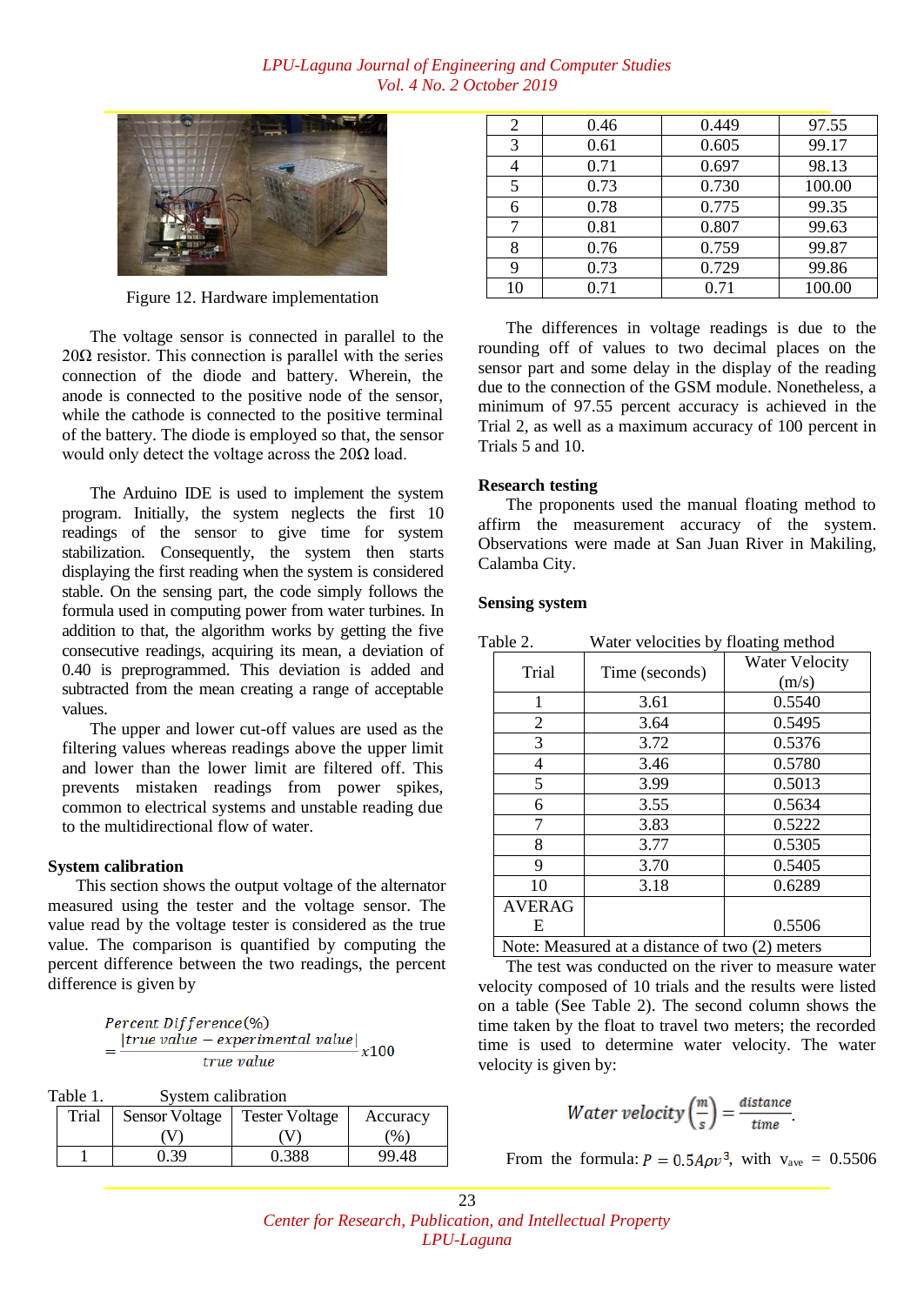m/s,  $\rho = 1000 \text{ kg/m}^3$ ,  $A = 0.146438 \text{ m}^2$ , the power possessed by the water is equal to 12.195 W. This serves as the input power of the system.

Table 3. Voltage reading of digital tester versus voltage sensor

| Trial   | <b>OUTPUT VOLTAGE</b> |        | Accuracy |
|---------|-----------------------|--------|----------|
|         |                       |        | (% )     |
|         | <b>Tester</b>         | Sensor |          |
| 1       | 2.548                 | 2.4658 | 96.77    |
| 2       | 2.551                 | 2.4902 | 97.62    |
| 3       | 2.566                 | 2.5146 | 98.00    |
| 4       | 2.577                 | 2.5146 | 97.58    |
| 5       | 2.543                 | 2.4902 | 97.92    |
| 6       | 2.562                 | 2.5146 | 98.15    |
| 7       | 2.521                 | 2.4658 | 97.81    |
| 8       | 2.580                 | 2.5391 | 98.41    |
| 9       | 2.555                 | 2.4902 | 97.46    |
| 10      | 2.557                 | 2.4902 | 97.39    |
| AVERAGE | 2.556                 | 2.4975 | 97.71    |

The readings obtained with the tester is used to compute for the electrical power output, given by:

$$
P_{out}(Watts) = \frac{V^2}{20}
$$

The computed output power of  $P_{out} = 0.3267$  W, is used to compute for the turbine efficiency given by:

$$
\eta = \frac{P_{out}}{P_{in}}
$$

The efficiency is then written on the system program. The system error is computed by comparing the speed calculated by the system and the average speed using the float method, 0.5506 meter per second.

| cSpeed: 0.63 |  |
|--------------|--|
| data1: 0.61  |  |
| data2: 0.58  |  |
| data3: 0.56  |  |
| data4: 0.59  |  |
| data5:0.63   |  |
|              |  |
|              |  |
| ave: 0.59    |  |
| stdev: 0.02  |  |
|              |  |
|              |  |
| cSpeed: 0.00 |  |
| datal: 0.61  |  |
| data2:0.58   |  |
| data3:0.56   |  |
| data4:0.59   |  |
| data5: 0.63  |  |
|              |  |
|              |  |
| ave: 0.59    |  |
| stdev: 0.02  |  |
|              |  |

Figure 13. Application of AVT statistics

Six labels can be seen, 'cSpeed', and 'data1' to 'data5.' The 'cSpeed' represents the current speed reading of the system. The entries 'data1' to 'data5' are the input data for the AVT statistics. The 'cSpeed' is made equal to 'data5,' 'data5' is made equal to 'data4;' 'data4' to 'data3;' and so on. With this, the average is moving. The entries 'data1' to 'data5' are averaged; a deviation of 0.40 is then added and subtracted to the mean to form a range of acceptable values. As seen on the screen, a 'cSpeed' of zero (0) is not included in the roster of accepted values since it does fit into the range of accepted values, in this case, 0.19 to 0.99 meter per second.

#### **Transmission system**

The transmission system of the study comprised of the data transmission to the local server via the HC-12 and Raspberry Pi 3.



Figure 14. Flood notifications via GSM module

Figure 14 shows the warning messages sent by the flood monitoring system when the speed obtained is greater than the threshold value of 2.4 meters per second. The warning message is sent every one-minute interval. From the experiment, the messages are received within 10 seconds after sending of the message.

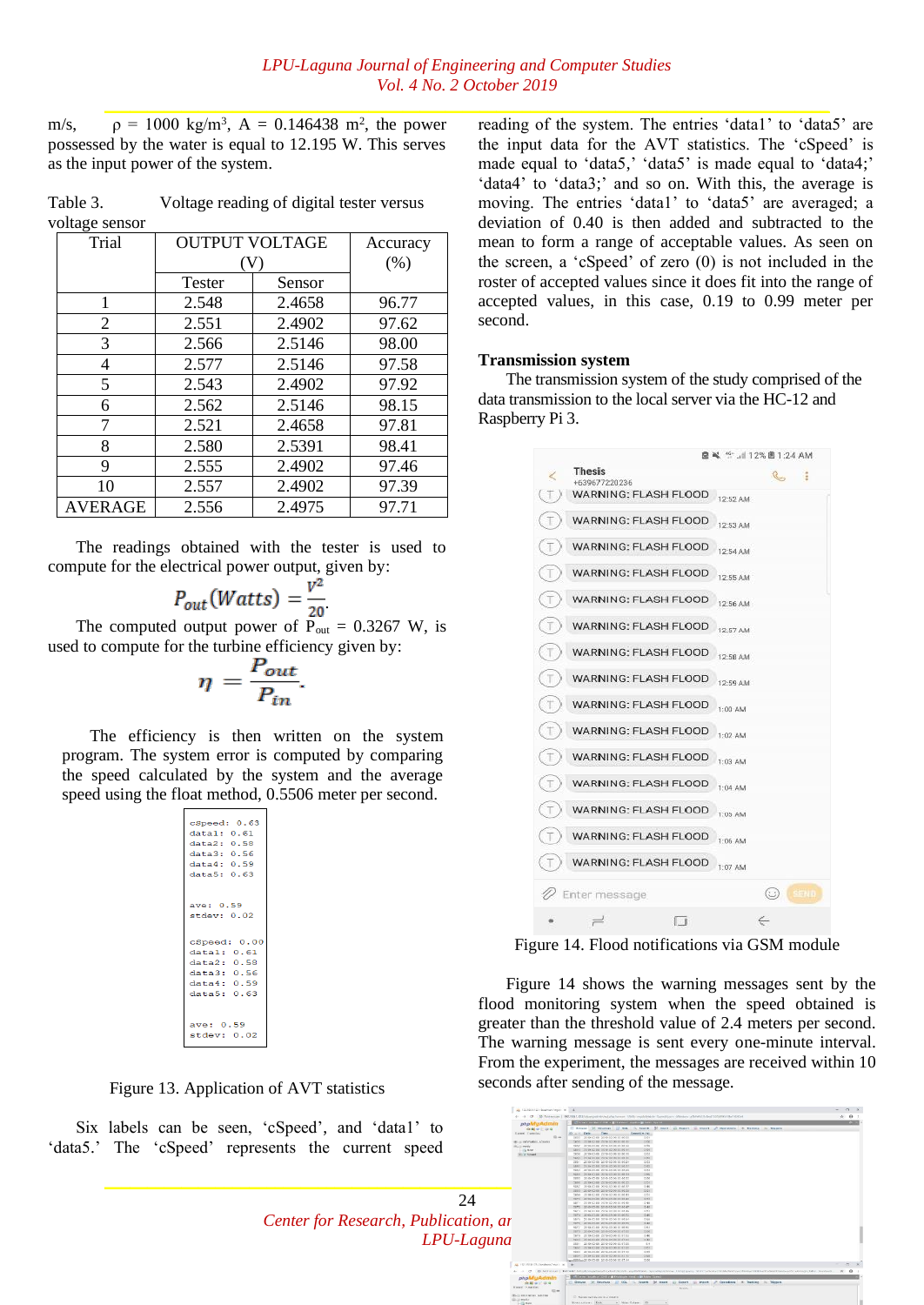## Figure 15. River velocity data log

Figure 15 shows the local server of the study. This is where the processed data can be accessed by authorized personnel. The data processed by the Arduino Uno is sent to the Raspberry Pi 3 via the HC-12 module. On the local server, the data is updated in real-time, in addition to that, the data can be downloaded at different formats, graphical representations are also possible, in this case, a line graph was used.

## **Presentation and analysis of data**

| <b>Trial</b>   | Power<br>Output<br>- Sensor<br>(W) | <b>Speed</b><br>Sensor<br>(m/s)         | <b>Accuracy</b><br>$(\% )$ with<br>reference<br>value of<br>0.5506m/s |
|----------------|------------------------------------|-----------------------------------------|-----------------------------------------------------------------------|
| 1              | 0.3040                             | 0.5372                                  | 97.57                                                                 |
| $\overline{2}$ | 0.3101                             | 0.5407                                  | 98.20                                                                 |
| 3              | 0.3162                             | 0.5442                                  | 98.84                                                                 |
| $\overline{4}$ | 0.3162                             | 0.5442                                  | 98.84                                                                 |
| 5              | 0.3101                             | 0.5407                                  | 98.20                                                                 |
| 6              | 0.3101                             | 0.5407                                  | 98.20                                                                 |
| 7              | 0.3040                             | 0.5372                                  | 97.57                                                                 |
| 8              | 0.3223                             | 0.5478                                  | 99.49                                                                 |
| 9              | 0.3101                             | 0.5407                                  | 98.20                                                                 |
| 10             | 0.3101                             | 0.5407                                  | 98.20                                                                 |
|                |                                    | Standard<br><b>Deviation:</b><br>0.0032 | Average:<br>98.331                                                    |

Table 4. Hydropower system water velocity measurement

Table 4 presents the measured power and computed water velocity of the system designed. It includes the power generated by the turbine as seen by the voltage sensor and the computed water velocity from that power. The measurements are acquired right after performing the float method. The values computed were compared to that of the average water velocity measured through float method. From the acquired data, an average accuracy of 98.33 percent was achieved. Additionally, the computed values acquired a standard deviation of 0.0032 which indicates a high precision in measurement.

## **CONCLUSION**

To encapsulate, the proponents were able to design and implement an early flood warning system based on river flow velocity via hydropower generation. To comply with the objectives of the study, the proponents arrived at the following conclusions:

1. The proponents were able to design the sensing system, with a ceramic resistor and voltage sensor. On the other hand, the transmission system comprised of the HC-12 and GSM module. Micro processing modules, such as Arduino Uno and Raspberry Pi 3 were used to interface the sensing and transmitting hardware. The Arduino IDE platforms as well as Raspbian Jessie were used to write the program to the microprocessors.

2. A modified AVT filtering technique was implemented. Instead of using the recorded data's standard deviation, a predetermined standard deviation is used to set up a range of values. This is because, since water velocity gradually changes, under natural conditions, a standard deviation of zero is achieved for a long period of time. Due to this, a range of values will not be established.

3. The system is determined to be reliable in terms of accuracy with a maximum percentage difference of 2.56 percent as well as precision with a standard deviation of 0.0032. In addition to this, the recorded speed of short message service transmission is within the National Telecommunications Commission's requirement of less than 30 seconds.

# **RECOMMENDATION**

The utilization of hydropower generation for water velocity determination is proven to acquire accurate and precise measurements; however, along the accomplishment of the study, some insights are amassed. On the completion of the system prototype, the microprocessor was not fully utilized, if possible, it is recommended to have a personalized module for microprocessor just enough to cater the sensor and other modules. This will trifle the size of the system's case as